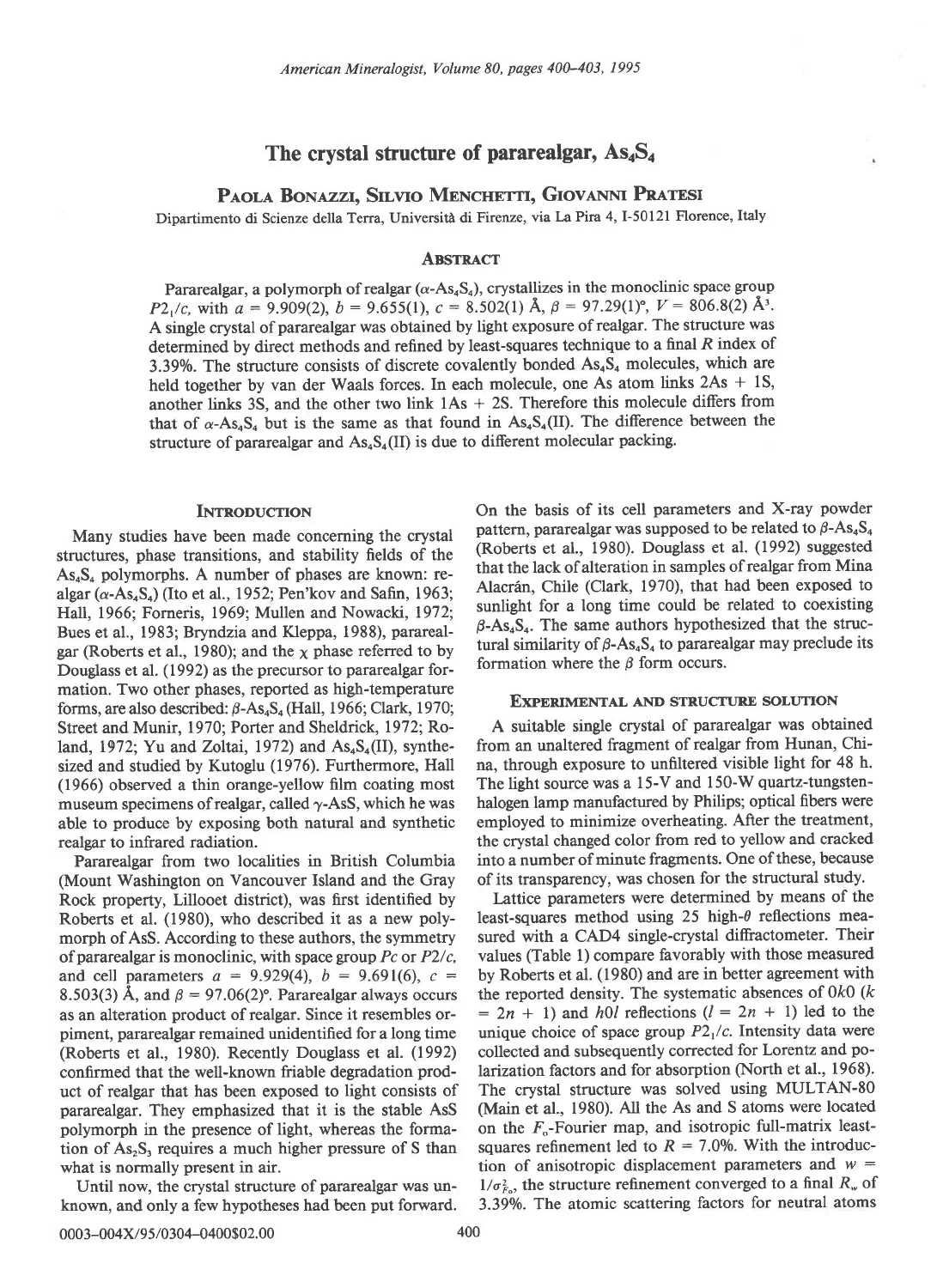|  |  | TABLE 1. Crystal data and experimental details for pararealgar |  |  |
|--|--|----------------------------------------------------------------|--|--|
|--|--|----------------------------------------------------------------|--|--|

| Crystal system                 | monoclinic               |
|--------------------------------|--------------------------|
| Space group                    | P2,/c                    |
| Cell parameters                |                          |
| a (Å)                          | 9.909(2)                 |
| b(A)                           | 9.655(1)                 |
| c(A)                           | 8.502(1)                 |
| $\beta$ (°)<br>ä.              | 97.29(1)                 |
| $V(\AA^3)$                     | 806.8(2)                 |
| Formula units per unit cell, Z | 4                        |
| Diffractometer                 | Enraf Nonius CAD4        |
| Radiation                      | Mo <i>Kα</i> (0.71069 Å) |
| Crystal size $(\mu m)$         | $25 \times 30 \times 60$ |
| Scan mode                      | ω                        |
| Scan width (°)                 | 1.60                     |
| Scan speed (°/min)             | 0.78                     |
| Range of hkl                   | $-9.9 - 9.9 0.8$         |
| $R_{\text{symm}}$ (%)          | 2.6                      |
| No. of independent reflections | 655                      |
| $N_{\rm obs}$                  | 395                      |
| No. of refined parameters      | 73                       |
| $R_{\rm obs}$ (%)              | 3.39                     |
|                                |                          |

Note:  $R_{\text{symm}} = \left(\sum {\{N \sum {\left[W(F_o - F_o)^2\}\}\}/\sum {\left[{(N-1) \sum (W-F_o) }\right]}\right]^{\nu_{\text{S}}}$ ,  $N_{\text{obs}} = \min{\{N \cdot |F_o - F_o\}}/2$  (w<sup>\*</sup>F<sub>0</sub>).

were taken from the International Tables for X-rav Crvstallography, volume IV (Ibers and Hamilton, 1974). The refinement was perforrned using the program SHELX (Sheldrick, 1976).

Experimental details are reported in Table l. The atomic coordinates and anisotropic displacement parameters are given in Tables 2 and 3, respectively, and a list of observed and calculated structure factors appears in Table 4.'

## **DISCUSSION**

The pararealgar structure consists of discrete covalently bonded  $As<sub>4</sub>S<sub>4</sub>$  molecules, which are held together by van der Waals forces. In the unit cell there are four such molecules. All the atoms lie in general positions (point symmetry l); however, on the whole, the molecule (Fig. l) shows a pseudomirror running through 52, As4, Asl, and 54. Deviations from mirror symmetry, in terms of interatomic distances and angles, are  $< 0.05$  Å and 2.5°, respectively. Vibrational ellipsoids also display deviations from mirror symmetry. The As atoms show three

TABLE 2. Fractional atomic coordinates and isotropic displacement parameters for pararealgar

|                                        |                                     |                                      |                                           |                                  | As2-S2 $d$         | 3.775(10)                                                                                                                                                                                     | $-S4h$              |
|----------------------------------------|-------------------------------------|--------------------------------------|-------------------------------------------|----------------------------------|--------------------|-----------------------------------------------------------------------------------------------------------------------------------------------------------------------------------------------|---------------------|
| Atom                                   |                                     |                                      |                                           | $U_{\rm ac}$                     | $-S4e$             | 3.388(8)                                                                                                                                                                                      | $S1-S2a$            |
| As1<br>As <sub>2</sub>                 | 0.3187(3)<br>0.0819(3)              | 0.6355(3)<br>0.5427(3)               | 0.0432(4)<br>0.3252(4)                    | 0.038(1)<br>0.035(1)             | $-As2d$<br>$-As4'$ | 3.657(5)<br>3.687(4)                                                                                                                                                                          | $S2-S3$<br>$S3-S4b$ |
| As3<br>As4<br>S <sub>1</sub>           | 0.3698(3)<br>0.1455(3)<br>0.1645(8) | 0.3607(4)<br>0.3439(3)<br>0.7187(8)  | 0.3431(4)<br>0.1643(4)<br>0.1923(10)      | 0.050(1)<br>0.041(1)             |                    | Note: the superscripts denote the symm<br>applied: $a = +x, \frac{3}{2} - y, -\frac{1}{2} + z$ ; $b = -x$                                                                                     |                     |
| S <sub>2</sub><br>S <sub>3</sub><br>S4 | 0.2537(9)<br>0.4703(7)<br>0.1964(8) | 0.4782(9)<br>0.5276(10)<br>0.4483(8) | 0.5099(10)<br>0.2192(10)<br>$-0.0492(10)$ | 0.040(3)<br>0.046(4)<br>0.052(4) |                    | 1, +y + $\frac{1}{2}$ , -z + $\frac{1}{2}$ ; d = -x, -y + 1, -<br>$f = -x$ , $+y - \frac{1}{2}$ , $-z + \frac{1}{2}$ ; $q = -x + 1$<br>$-y + V_2$ , $+z + V_2$ ; $i = +x$ , $-y + V_2$ , $+i$ |                     |
|                                        |                                     |                                      |                                           | 0.042(3)                         | $-z + 1$ .         |                                                                                                                                                                                               |                     |



Fig. 1. The  $As<sub>4</sub>S<sub>4</sub>$  molecule in pararealgar. Vibrational ellipsoids are scaled at 50% probability.

different crystal chemical environments: Asl links three S atoms (Sl, 53, S4); As2 and As3 each link two S atoms and one As atom (Sl, 52, As4 and 52, 53, As4, respectively); As4 links one S atom and two As atoms (S4, As2, As3). The pararealgar molecule therefore differs from both

TABLE 5. Selected interatomic distances  $(\hat{A})$  and angles ( $\degree$ ) for pararealgar

| Intramolecular bond distances   |           |                                    |           |  |  |  |
|---------------------------------|-----------|------------------------------------|-----------|--|--|--|
| As1-S1                          | 2.254(9)  | As2-As4                            | 2.484(4)  |  |  |  |
| $-S3$                           | 2.238(8)  | $As3-S2$                           | 2.244(10) |  |  |  |
| $-S4$                           | 2.261(8)  | $-S3$                              | 2.228(10) |  |  |  |
| As2-S1                          | 2.251(9)  | $-As4$                             | 2.534(4)  |  |  |  |
| $-S2$                           | 2.252(9)  | $As4-S4$                           | 2.190(9)  |  |  |  |
|                                 |           | Intramolecular bond angles         |           |  |  |  |
| S1-As1-S3                       | 103.6(3)  | S3-As3-As4                         | 100.0(3)  |  |  |  |
| S1-As1-S4                       | 96.2(3)   | S4-As4-As2                         | 101.7(2)  |  |  |  |
| S3-As1-S4                       | 98.3(3)   | S4-As4-As3                         | 101.0(3)  |  |  |  |
| S1-As2-S2                       | 105.5(3)  | $As2-As4-As3$                      | 83.4(1)   |  |  |  |
| S1-As2-As4                      | 100.0(3)  | As1-S1-As2                         | 109.2(4)  |  |  |  |
| S2-As2-As4                      | 87.0(3)   | As2-S2-As3                         | 95.9(4)   |  |  |  |
| S2-As3-S3                       | 103.2(4)  | As1-S3-As3                         | 110.5(3)  |  |  |  |
| S2-As3-As4                      | 86.0(3)   | As1-S4-As4                         | 104.4(4)  |  |  |  |
|                                 |           | Intramolecular nonbonded distances |           |  |  |  |
| $As1-As2$                       | 3.672(5)  | As4-S2                             | 3.266(9)  |  |  |  |
| $-As3$                          | 3.670(5)  | $-S3$                              | 3.652(8)  |  |  |  |
| -As4                            | 3.519(4)  | S1-S2                              | 3.586(12) |  |  |  |
| $As2-S4$                        | 3.629(9)  | $-S3$                              | 3.530(11) |  |  |  |
| $-As3$                          | 3.338(4)  | $-S4$                              | 3.361(12) |  |  |  |
| As3-S4                          | 3.652(9)  | S2-S3                              | 3.506(12) |  |  |  |
| As4-S1                          | 3.630(8)  | S3-S4                              | 3.404(11) |  |  |  |
| <b>Intermolecular distances</b> |           |                                    |           |  |  |  |
| $As1-S1a$                       | 3.473(6)  | $As3-S39$                          | 3.653(10) |  |  |  |
| $-S2a$                          | 3.789(7)  | $-S4h$                             | 3.618(9)  |  |  |  |
| $-S3b$                          | 3.607(9)  | As4-S1'                            | 3.652(9)  |  |  |  |
| $-$ As3 $c$                     | 3.799(4)  | $-S2$                              | 3.592(9)  |  |  |  |
| $As2-S2d$                       | 3.775(10) | $-S4h$                             | 3.720(9)  |  |  |  |
| $-S4e$                          | 3.388(8)  | S1-S2 <sup>a</sup>                 | 3.478(10) |  |  |  |
| $-As2d$                         | 3.657(5)  | $S2-S3$                            | 3.345(11) |  |  |  |
| $-As4'$                         | 3.687(4)  | S3-S4 <sup>b</sup>                 | 3.777(11) |  |  |  |

Note: the superscripts denote the symmetry and translation operations applied:  $a = +x, \frac{3}{2} - y$ ,  $- \frac{1}{2} + z$ ;  $b = -x + 1$ ,  $-y + 1$ ,  $-z$ ;  $c = -x +$ <br>
1,  $+y + \frac{1}{2}$ ,  $-z + \frac{1}{2}$ ;  $d = -x$ ,  $-y + 1$ ,  $-z + 1$ ;  $e = -x$ ,  $-y + 1$ ,  $-z$ ;  $f = -x$ ,  $+y - \frac{1}{2}$ ,  $-z + \frac{1}{2}$ ;  $g = -x + 1$ ,  $+y - \frac{1}{2}$ ,  $-z + \frac{1}{2}$ ;  $h$  $-y + V_2$ ,  $+z + V_2$ ;  $i = +x$ ,  $-y + V_2$ ,  $+z - V_2$ ;  $j = -x + 1$ ,  $-y + 1$ ,  $-z + 1$ .

<sup>&</sup>lt;sup>1</sup> A copy of Tables 3 and 4 may be ordered as Document AM-95-581 from the Business Office, Mineralogical Society of America, 1130 Seventeenth Street NW, Suite 330, Washington, DC 20036, U.S.A. Please remit \$5.00 in advance for the microfiche.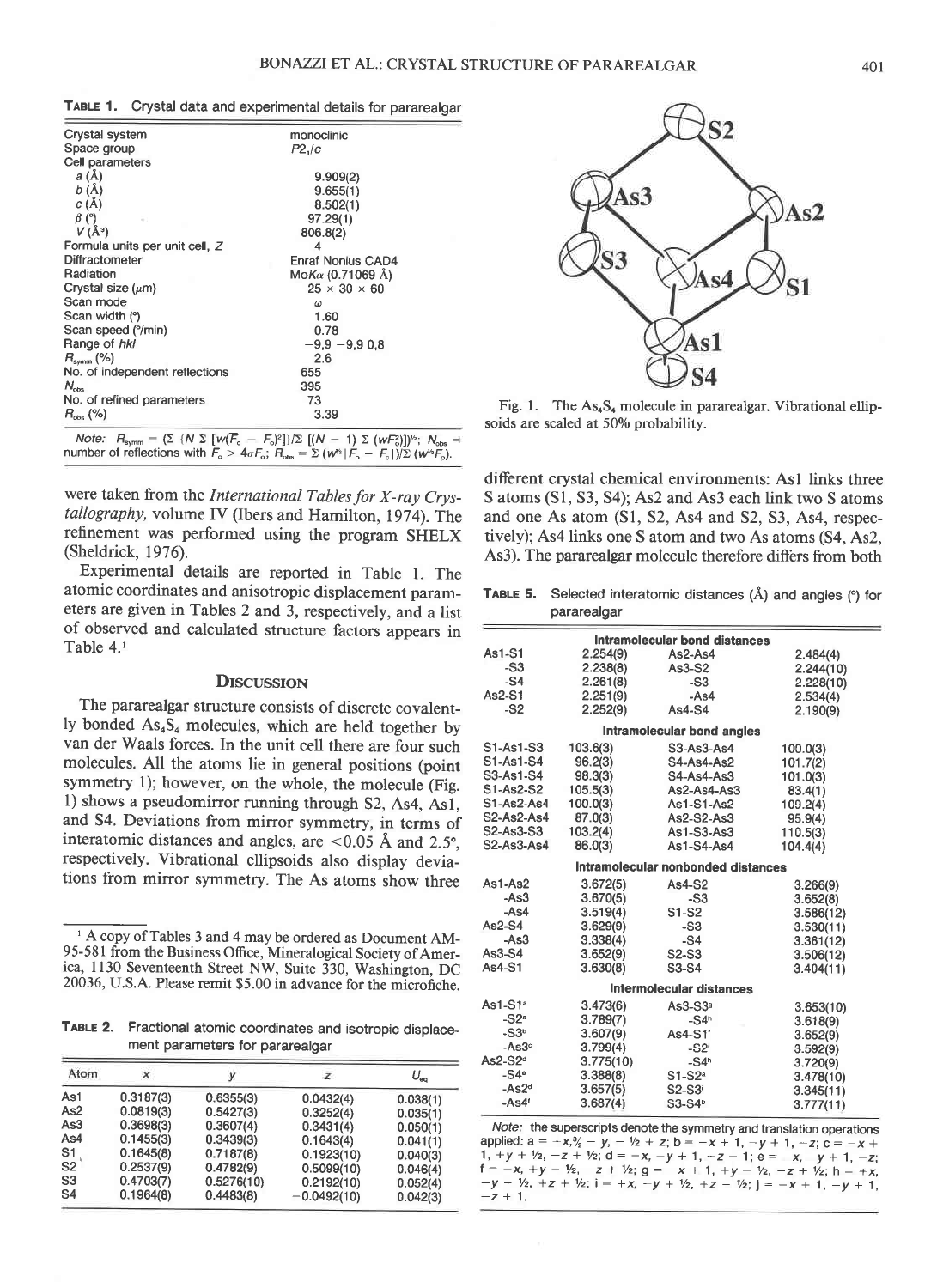TABLE 6. X-ray powder diffraction pattern of pararealgar

| Vancouver Island* |                               |                               | Present work**          |                         |  |  |
|-------------------|-------------------------------|-------------------------------|-------------------------|-------------------------|--|--|
| $I/I_{\rm o}$     | $d_{\text{meas}}(\text{\AA})$ | $d_{\text{calc}}(\text{\AA})$ | $^{\prime\prime\prime}$ | hkl                     |  |  |
|                   |                               | 9.8289                        | 8                       | 100                     |  |  |
|                   |                               | 6.8878                        | 3                       | 110                     |  |  |
|                   |                               | 6.3515<br>5.5834              | 3<br>83                 | 011<br>T11              |  |  |
| 91<br>100         | 5.56<br>5.14                  | 5.1164                        | 100                     | 111                     |  |  |
| 29                | 4.90                          | 4.9145                        | 20                      | 200                     |  |  |
|                   |                               | 4.8275                        | 16                      | 020                     |  |  |
|                   |                               | 4.1896                        | 7                       | 021                     |  |  |
|                   |                               | 3.9448                        | 3                       | 121                     |  |  |
|                   |                               | 3.8642<br>3.7693              | 4<br>17                 | 012<br>121              |  |  |
| 78                | 3.75                          | 3.7477                        | 48                      | 112                     |  |  |
|                   |                               | 3.7186                        | 16                      | 211                     |  |  |
|                   |                               | 3.7084                        | 8                       | 102                     |  |  |
|                   | 3.44                          | 3.4618<br>3.4439              | 5<br>4                  | 112<br>220              |  |  |
| 27                |                               | 3.4219                        | 5                       | 202                     |  |  |
| 50                | 3.299                         | 3.2924                        | 67                      | 221                     |  |  |
|                   |                               | 3.2253                        | з                       | 212                     |  |  |
| 3                 | 3.184                         | 3.1758<br>3.1025              | $<$ 3<br>3              | 022<br>310              |  |  |
| 33                | 3.105                         | 3.0935                        | 27                      | 221                     |  |  |
|                   |                               | 3.0322                        | 13                      | 311                     |  |  |
| 51                | 3.025                         | 3.0166                        | 28                      | 202                     |  |  |
|                   |                               | 3.0068<br>2.9408              | 15                      | 031                     |  |  |
|                   |                               | 2.9124                        | 9                       | 122                     |  |  |
| 30                | 2.905                         | 2.8793                        | 26                      | 131                     |  |  |
|                   |                               | 2.8793                        | 11                      | 212                     |  |  |
|                   |                               | 2.8396                        | 3                       | 131                     |  |  |
| 71                | 2.795                         | 2.8046<br>2.7917              | 28<br>52                | 311<br>222              |  |  |
|                   |                               | 2.6990                        | 9                       | 013                     |  |  |
|                   |                               | 2.6560                        | 8                       | 312                     |  |  |
|                   |                               | 2.6181                        | 6                       | 231                     |  |  |
| 18                | $2.525\dagger$                | 2.5236                        | 9<br>8                  | 132                     |  |  |
| 28                | 2.445                         | 2.4572<br>2.4414              | 13                      | 400<br>302              |  |  |
|                   |                               | 2.4306                        | 5                       | 132                     |  |  |
|                   |                               | 2.4209                        | 3                       | 123                     |  |  |
|                   |                               | 2.3977                        | 6                       | 322                     |  |  |
| 11                | 2.377                         | 2.3813<br>2.3669              | 4<br>7                  | 410<br>312              |  |  |
|                   |                               | 2.3441                        | 3                       | 140                     |  |  |
|                   |                               | 2.3206                        | 9                       | 041                     |  |  |
| 30                | 2.278                         | 2.2793                        | 15                      | 223                     |  |  |
|                   |                               | 2.2763<br>2.2528              | 4<br>2                  | 141<br>213              |  |  |
|                   |                               | 2.2201                        | 3                       | 313                     |  |  |
| 11                | 2.208                         | 2.2009                        | 3                       | 232                     |  |  |
|                   |                               | 2.1899                        | 3                       | 420                     |  |  |
| 2                 | 2.106+                        | 2.1117<br>2.0962              | 6<br>3                  | 133<br>$\overline{3}32$ |  |  |
| 6                 | 2.069                         | 2.0636                        | 14                      | 421                     |  |  |
|                   |                               | 2.0333                        | 6                       | 204                     |  |  |
| 22                | 2.030†                        | 2.0302                        | 22                      | 133                     |  |  |
|                   |                               | 2.0157<br>2.0147              | з<br>6                  | 233<br>402              |  |  |
|                   |                               | 2.0098                        | 2                       | 104                     |  |  |
|                   |                               | 1.9724                        | 4                       | 242                     |  |  |
| 16                | 1.976                         | 1.9688                        | 5                       | 313                     |  |  |
|                   |                               | 1.9676<br>1.9530              | 4<br>5                  | 114<br>430              |  |  |
|                   |                               | 1.9433                        | 4                       | 340                     |  |  |
| 11                | 1.862                         | 1.8611                        | 9                       | 333                     |  |  |
|                   |                               | 1.8407                        | 3                       | 512                     |  |  |
|                   |                               | 1.7972<br>1.7443              | 3<br>10                 | 250<br>152              |  |  |
| 6                 | 1.744†                        | 1.7309                        | 5                       | 224                     |  |  |
| п                 |                               | 1.7219                        | 3                       | 440                     |  |  |
|                   |                               | 1.7159                        | 3                       | 413                     |  |  |
|                   |                               | 1.7127<br>1.7110              | 4<br>11                 | 152<br>404              |  |  |
| 10                | 1.710                         | 1.7055                        | 5                       | 333                     |  |  |
| 11                | 1.682†                        | 1.6805                        | 13                      | 531                     |  |  |



Fig. 2. The structure of pararealgar projected along [001]. As atoms are shown as solid circles and S atoms as open circles.

 $\alpha$ -As<sub>4</sub>S<sub>4</sub> (realgar) and  $\beta$ -As<sub>4</sub>S<sub>4</sub>, in both of which all four As atoms are bonded to  $1As + 2S$ , but the molecule is the same as that found by Kutoglu (1976) for  $\text{As}_{4}\text{S}_{4}$ (II). Interatomic distances and angles are reported in Table 5. As-S bond distances are in the range 2.228-2.261 Å, except for As4-S4, which is only 2.190 Å. As-As bond distances range from 2.484 to 2.534 Å. These values agree closely with those reported for  $\text{As}_4\text{S}_4$ (II) (Kutoglu, 1976),  $\alpha$ -As<sub>4</sub>S<sub>4</sub> (Mullen and Nowacki, 1972), and  $\beta$ -As<sub>4</sub>S<sub>4</sub> (Porter and Sheldrick, 1972).

Figure 2 shows the projection of the pararealgar structure down [001]. In this view the pararealgar structure appears similar to the [100] projection of  $\text{As}_{4}\text{S}_{4}$ (II) shown in Figure 3, though the difference in molecular packing is evident. In Table 5 intermolecular contacts shorter than 3.85 Å are reported. This limit corresponds to that adopted by Mullen and Nowacki (1972) for realgar on the basis of the sum of the van der Waals radii of As and S given by Pauling (1960), though the radii given by Bondi (1964) give a limiting value of 3.65 Å. The shortest contacts found in this study are As2-S4<sup>e</sup> = 3.388 Å and S2-S3<sup>j</sup> = 3.345 Å; similar values are found in  $As<sub>4</sub>S<sub>4</sub>(II)$  and in realgar.

Table 6 compares the calculated X-ray powder pattern for the pararealgar used in this study with that observed for natural pararealgar from Vancouver Island (Roberts et al., 1980). The calculated and observed data match closely.

As a final observation, it may be pointed out that, because they have identical molecular weights and Z values, the densities of realgar and pararealgar should be very similar. Since the unit-cell volume of pararealgar (806.8)

<sup>\*</sup> X-ray powder data for pararealgar from Mount Washington Cu deposit, Comox district, Vancouver Island (Roberts et al., 1980).

<sup>\*</sup> X-ray pattern calculated using XPOW software, version 2.0 (Downs et al., 1993). Only reflections with  $\frac{1}{l_0}$  > 2 are listed.

<sup>†</sup> Indexing different from that of Roberts et al. (1980).